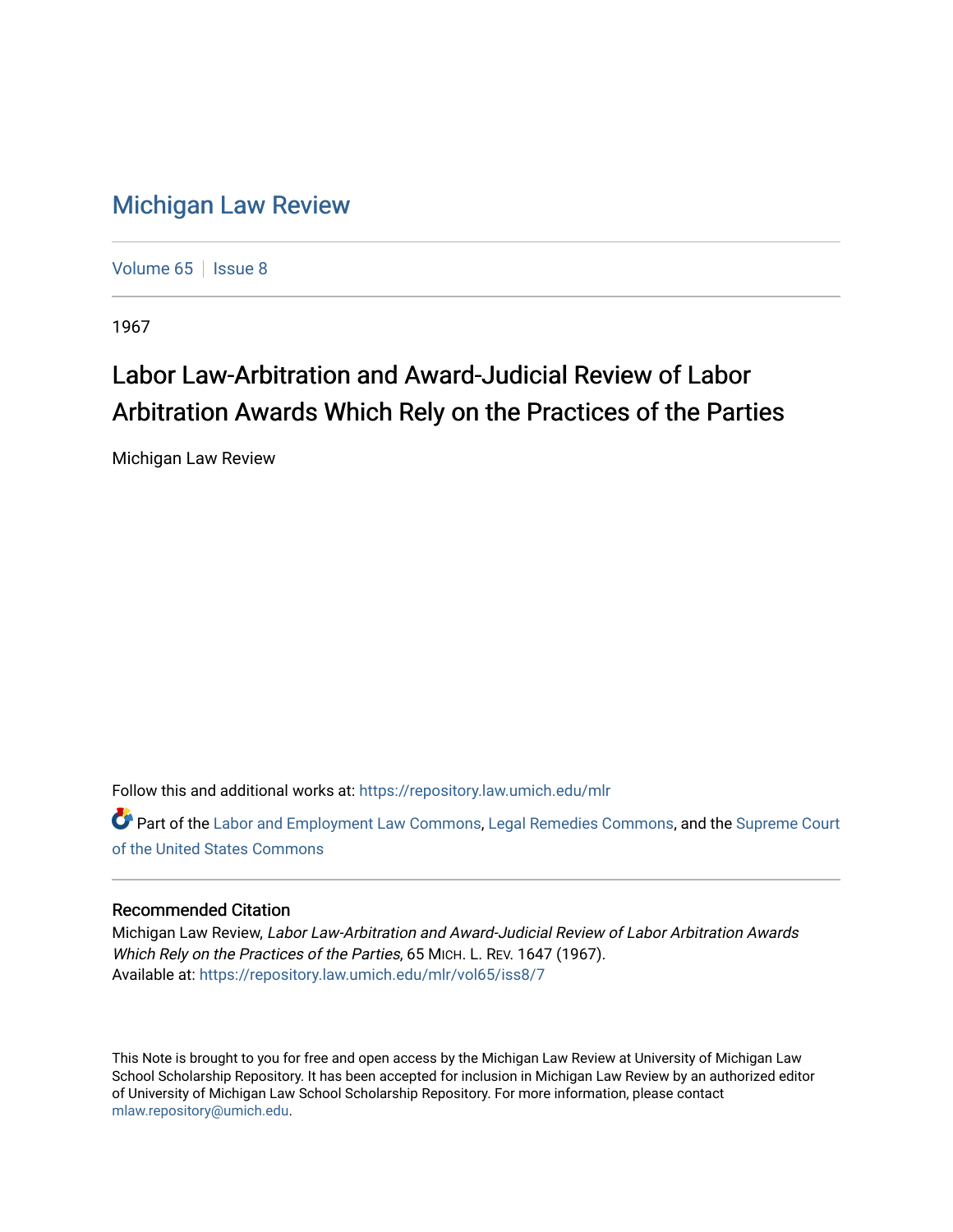#### LABOR LAW—ARBITRATION AND AWARD—Judicial **Review of Labor Arbitration Awards Which Rely on the Practices of the Parties**

Modem collective bargaining agreements typically provide for private arbitration as the means of resolving disputes between employees and management over the interpretation and application of the agreement. In the event the arbitrator's decision is challenged in court by the adversely-affected party, the question of how much judicial deference should be given to the private ruling becomes of some importance. The Supreme Court has set out guidelines which purport to define the proper role of courts in such disputes—that role being for the most part one of judicial deference to arbitrator's decisions. Nevertheless, the appropriate scope of judicial review remains unclear.1 This lack of clarity is especially manifest in the uncertainty that lower courts have displayed in attempting to apply the guidelines to cases in which the arbitration award is based upon the past practices of the parties rather than upon the express terms of the collective bargaining agreement.<sup>2</sup> Some courts, in dealing with such cases, have overstepped the guidelines, perhaps out of a fear that they provide insufficient means for judicial control over the exercise of discretion by arbitrators.3 This note will suggest a framework for analysis of the judicial role in "past practices" cases and will propose a modification of the guidelines which might reconcile the lower courts' reluctance to allow arbitrators unbridled discretion with the reluctance of the Supreme Court to sanction judicial interference in the arbitrators' sphere of competence and authority.

In 1957 the United States Supreme Court held, in *Textile Workers v. Lincoln Mills,*4 that section 30l(a) of the Labor Management Relations Act<sup>5</sup> gives the federal courts jurisdiction to entertain suits to enforce arbitration provisions in collective bargaining

4. 353 U.S. 448 (1957).

I. See Smith & Jones, *The Supreme Court and Labor Dispute Arbitration: The Emerging Federal Law*, 63 MICH. L. REV. 751 (1965).

<sup>2.</sup> Because the multifarious nature of the relationship governed by a collective bargaining agreement makes impossible the reduction of every aspect of the contractual relationship to express terms, reliance on past practices has been of particular importance in this area. See Comment, *The Doctrine of Past Practice in Labor Arbitration,* 38 U. CoLO. L. R.Ev. 229 (1966). See also Aaron, *The Uses of the Past in*  Arbitration, 1955 NAT'L ACADEMY OF ARBITRATORS PROCEEDINGS 1; McLaughlin, *Custom and Past Practice in Labor Arbitration,* 18 ARB. J. 205 (1963); Mittenthal, *Past Practice and the Administration of Collective Bargaining Agreements,* 59 MICH. L. REV. 1017 (1961); see note 27 *infra* and cases cited therein.

**<sup>3.</sup>** See the discussion of Torrington Co. v. Metal Prods. Workers, 362 F.2d 677 (2d Cir. 1966), and H. K. Porter Co. v. United Saw Workers, 333 F.2d 596 (3d Cir. 1964), in text accompanying notes 20-41 and 42·50 *infra.* 

<sup>5. 61</sup> Stat. 156 (1947), 29 U.S.C. § 185(a) (1958).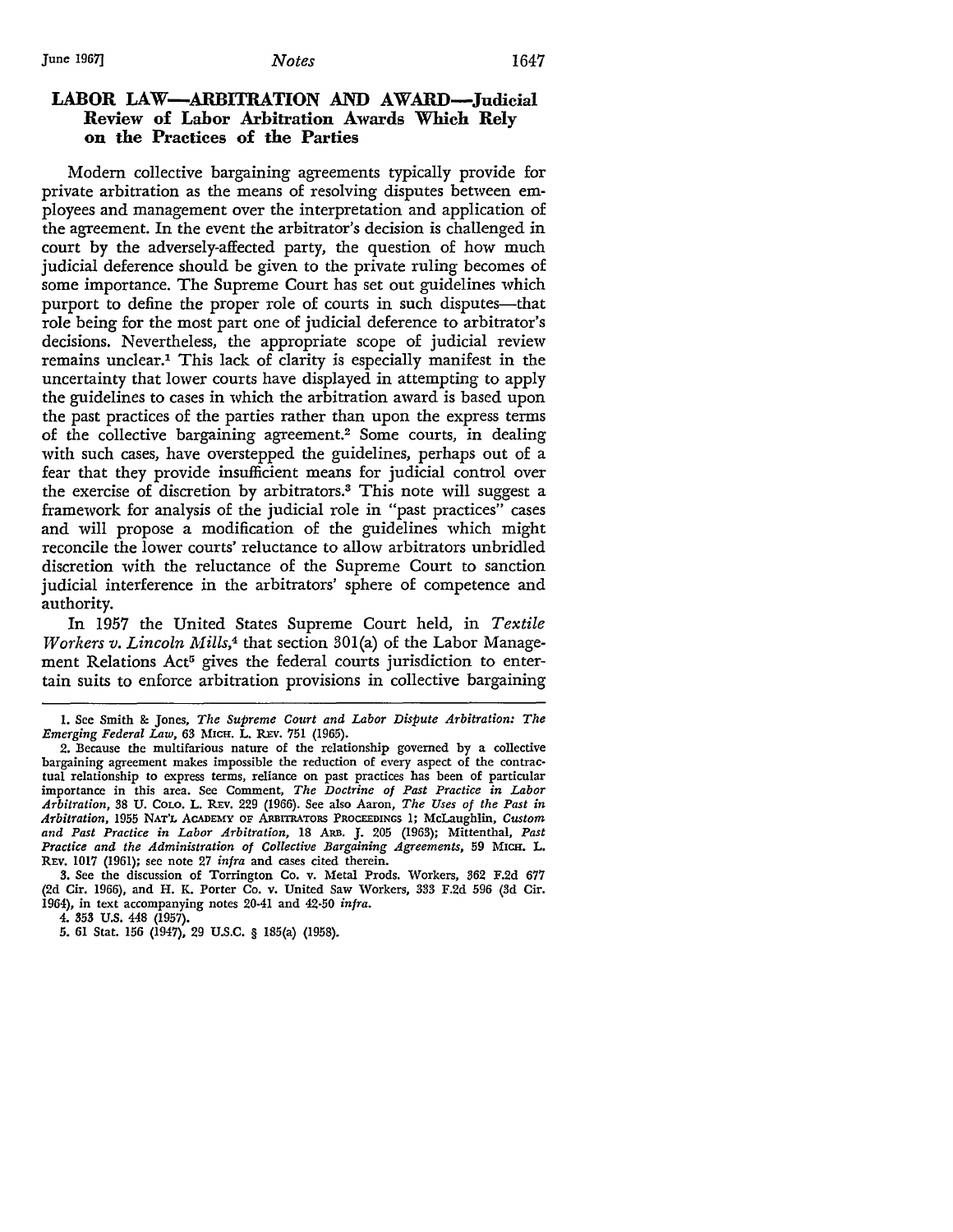agreements,<sup>6</sup> and encouraged the lower courts to develop a body of federal common law, based on the "policy of our national labor laws," to govern their role in such suits.<sup>7</sup> Three years later, however, in response to a concern that the courts were thereby infringing upon the arbitrators' authority as the interpreters of collective bargaining agreements,8 the Supreme Court decided the *Steelwork*ers trilogy,<sup>9</sup> three landmark decisions which have been viewed as having "dispelled the specter of judicial intrusion into the arbitration process created by the Court's earlier decision in ... *Lincoln Mills.*"<sup>10</sup> In brief, the trilogy requires the courts to abstain from passing on the *merits* of the bargaining agreement dispute; specifically, the arbitrator's construction of the agreement is not reviewable for errors of either fact or law.<sup>11</sup>

After the trilogy, the courts were still left with a residuum of power to review. Courts exercising this power have seldom precisely articulated the grounds upon which their review is justified. Never-

7. See Bickel & Wellington, *Legislative Purpose and the Judicial Process-The*  Lincoln Mills Case, 71 HARV. L. REV. 1147 (1957); Bunn, *Lincoln Mills and the Jurisdiction To Enforce Collective Bargaining Agreements,* 43 VA. L. REv. 1247 (1957); Feinsinger, *Enforcement of Labor Agreements-A New Era in Collective Bargaining,*  43 VA. L. REV. 1261 (1957); Gregory, *The Law of the Collective Agreement,* 57 MICH. L. REV. 635 (1959).

8. See, *e.g.,* Cox, *Current Problems in the Law of Grievance Arbitration,* 30 ROCKY MT. L. REv. 247 (1958); Cox, *Reflections Upon Labor Arbitration,* 72 HARv. L. R:Ev. 1482, 1483 (1959); see Jalet, *Judicial Review of Arbitration: The Judicial Attitude,* 45 CORNELL L.Q. 519 (1960).

Many of the lower courts assumed that in determining the arbitrability of a dis· pute they were to construe the terms of the contract itself in order to determine whether it could reasonably support the contentions of the party seeking to compel arbitration. This approach was formulated in the case of International Ass'n of Machinists v. Cutler-Hammer, Inc., 271 App. Div. 917, 67 N.Y.S.2d 317, *affd* 297 N.Y. 519, 74 N.E.2d 464 (1947), and came to be known as the *Cutler-Hammer* view. See Comment, *The Emergent Federal Common Law of Labor Contracts: A Survey of the Law Under Section 301,* 28 U. CHI. L. R:Ev. 707, 731-32 (1961); 10 SYRACUSE L. REv. 278 (1959). An example of this judicial assumption can be found in Portland Web Pressman's Union v. Oregonian Publishing Co., 286 F.2d 4 (9th Cir. 1960).

9. United Steelworkers v. Enterprise Wheel & Car Corp., 363 U.S. 593 (1960); United Steelworkers v. Warrior & Gulf Nav. Co., 363 U.S. 574 (1960); United Steelworkers v. American Mfg. Co., 363 U.S. 564 (1960).

The two landmark commentaries on the trilogy are Hays, *The Supreme Court and*  Labor Law October Term 1959, 60 Colum. L. REV. 901, 919-35 (1960), and Meltzer, The Supreme Court, Arbitrability and Collective Bargaining, 28 U. CHI. L. REV. 464 (1961). See generally Aaron, *Arbitration in the Federal Courts: Aftermath of the Trilogy,* 9 U.C.L.AL. REv. 360 (1962); Davey, *The Supreme Court and Arbitration: The Musings of an Arbitrator,* 36 NOTRE DAME LAw. 138 (1960); Snyder, *What Has the Supreme Court Done to Arbitration?,* 12 LAB. L.J. 93 (1961); *Symposium, Arbitration and the Courts,* 58 Nw. U.L. REv. 466, 494-520, 532-44 (1963).

10. Aaron, *supra* note 9.

11. 363 U.S. 593, at 596, 598-99 (1960); 363 U.S. 574, at 585 (1960); 363 U.S. 564, at 567-68 (1960). Of course, the principle that courts may not review the award of an arbitrator for error of either fact or law is one to which the courts have been paying lip service for many years. Burchell v. Marsh, 58 U.S. (17 How.) 344 (1854); Georgia & F. Ry. v. Brotherhood of Locomotive Engrs., 217 Fed. 755 (5th Cir. 1914).

<sup>6. 353</sup> U.S. at 456.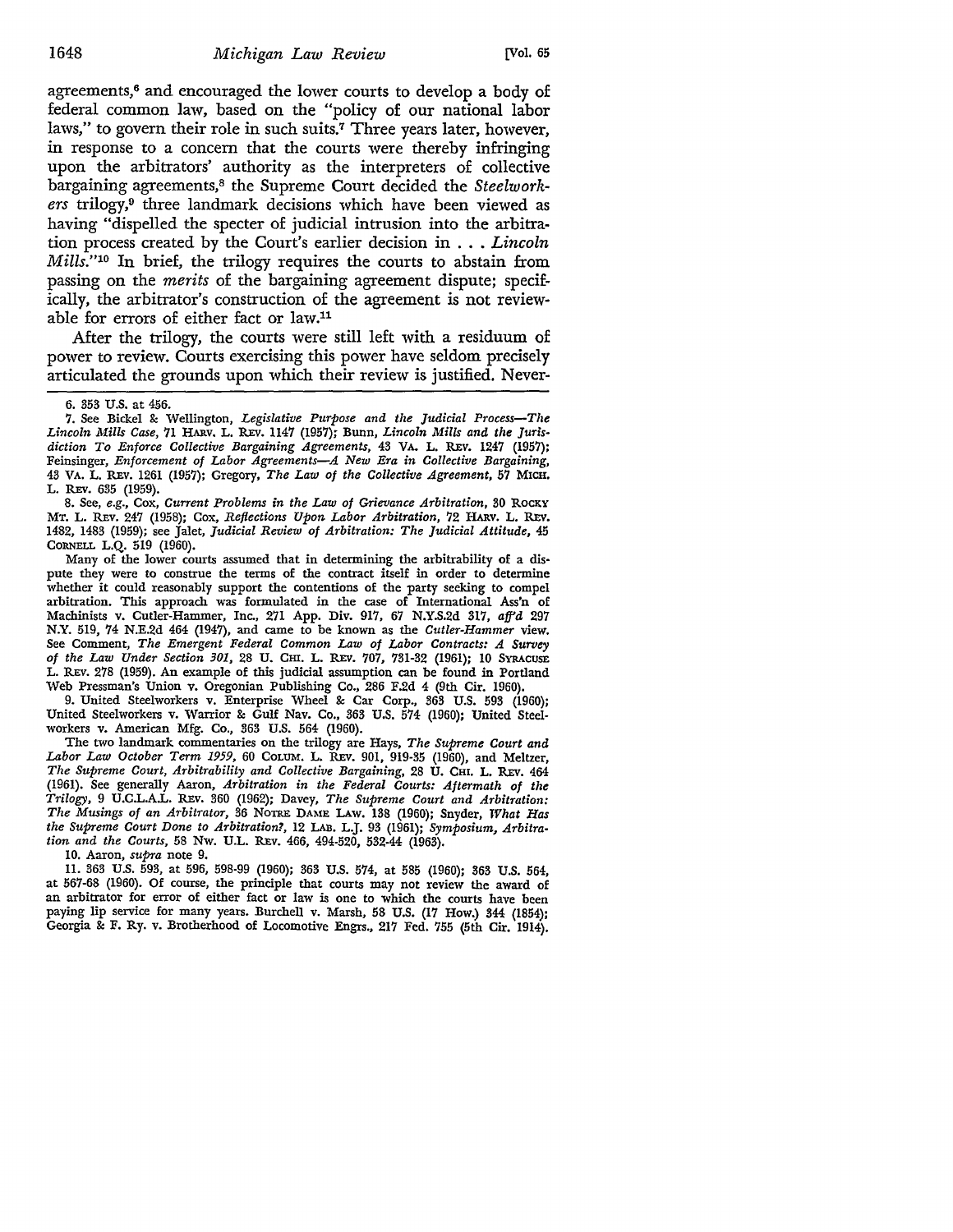theless, for the sake of analysis, the grounds permitted by the trilogy for reviewing an arbitration proceeding may be grouped into three categories.12 The first two categories derive from the Court's statement that "the judicial inquiry under § 301 must be strictly confined to the question whether the reluctant party did agree to arbitrate the grievance or did agree to give the arbitrator power to make the award he made."13 From this language, it is evident that the courts have the authority to determine whether the grievance is arbitrable, that is, within the arbitrator's subject-matter jurisdiction under the contract [category  $(1)$ ]<sup>14</sup> and whether, even if the con-

12. Commentators differ as to the appropriate breakdown of the possible grounds for challenging court enforcement of an arbitration award. Leaving aside matters not relevant here, Meltzer lists only two subdivisions (Meltzer, *supra* note 9, at 464 n.5), whereas Smith & Jones list eight (Smith & Jones, *supra* note 1, at 780-81 "claims" 1-7 & 12). Neither of these analyses, however, purports to include only those grounds that would be *upheld* under the trilogy. See Cornfield, *Developing Standards for Determining Arbitrability of Labor Disputes by Federal Courts,* 14 LAB. L.J. 564 (1963); Schmertz, *When and Where Issue of Arbitrability Can Be Raised,* P-H LAB • .ARB. SERv., Report Bull. No. 3, July 19, 1962.

13. 363 U.S. 574, at 582 (1960).

14. Additional support for this category is found in the following language from the trilogy: "Apart from matters that the parties specifically exclude, all of the questions on which the parties disagree . . . come within the scope of the grievance and arbitration provisions of the collective agreement." 363 U.S. 574, at 581 (1960).

Category (1) has been correctly limited to those cases in which the agreement makes it clear that the type of grievance at issue was not intended to be appealable to the arbitrator. Thus it has been stated that:

[U]nder the broad and comprehensive standard labor arbitration clause every grievance is arbitrable, unless the provisions of the collective bargaining agreement concerning grievances and arbitration contain some clear and unambiguous clause of exclusion, or there is some other term of the agreement that indicates beyond peradventure of doubt that a grievance concerning a particular matter is not intended to be covered by the grievance and arbitration procedure..

Procter & Gamble Independent Union v. Procter & Gamble Mfg. Co., 298 F.2d 644, 645-46 (2d Cir. 1962); *accord,* Taft Broadcasting Co. v. Radio Broadcast Technicians, 298 F.2d 707 (5th Cir. 1962); Radio Corp. of America v. Association of Professional Eng'r. Personnel, 291 F.2d 105 (3d Cir. 1961); Lodge 912, Int'l Ass'n of Machinists v. General Elec. Co., 236 F. Supp. 123 (S.D. Ohio 1964). An example of an appropriate utilization of this category is to be found in Communications Workers v. Telephone Co., 327 F.2d 94 (2d Cir. 1964), in which the court refused to order arbitration of a grievance concerning a temporary promotion where the contract clause covering promotions stipulated that grievances arising out of issues covered by that clause would not be subject to arbitration.

Even as to this category, however, the path to be followed by the lower courts has not been clearly delineated. For example, assuming that parties can exclude a particular subject from arbitration by a collateral agreement to that effect as well as by a provision in the principal contract, the question has arisen as to whether evidence concerning the alleged exclusion-e.g., negotiations leading to the purported agreement-should be admissible in determining the issue of abritrability. Some courts have held that such evidence is admissible, *e.g.,* Local 787, Int'! Union of Elec. Workers v. Collins Radio Co., 317 F.2d 214 (5th Cir. 1963); others have excluded similar evidence, e.g., International Union of Elec. Workers v. Westinghouse Elec. Corp., 228 F. Supp. 922 (S.D.N.Y. 1964), 63 MICH. L. R.Ev. 1274 (1965); and still others appear to have decided the issue without actually having confronted it, *e.g.,* Flintkote Co, v. Textile Workers, 243 F. Supp. 205 (D.N.J. 1965). See generally Smith, *The Question of "Arbitrability"-Roles of Arbitrator, the Court, and the Parties,* 16 Sw. L.J. I (1962),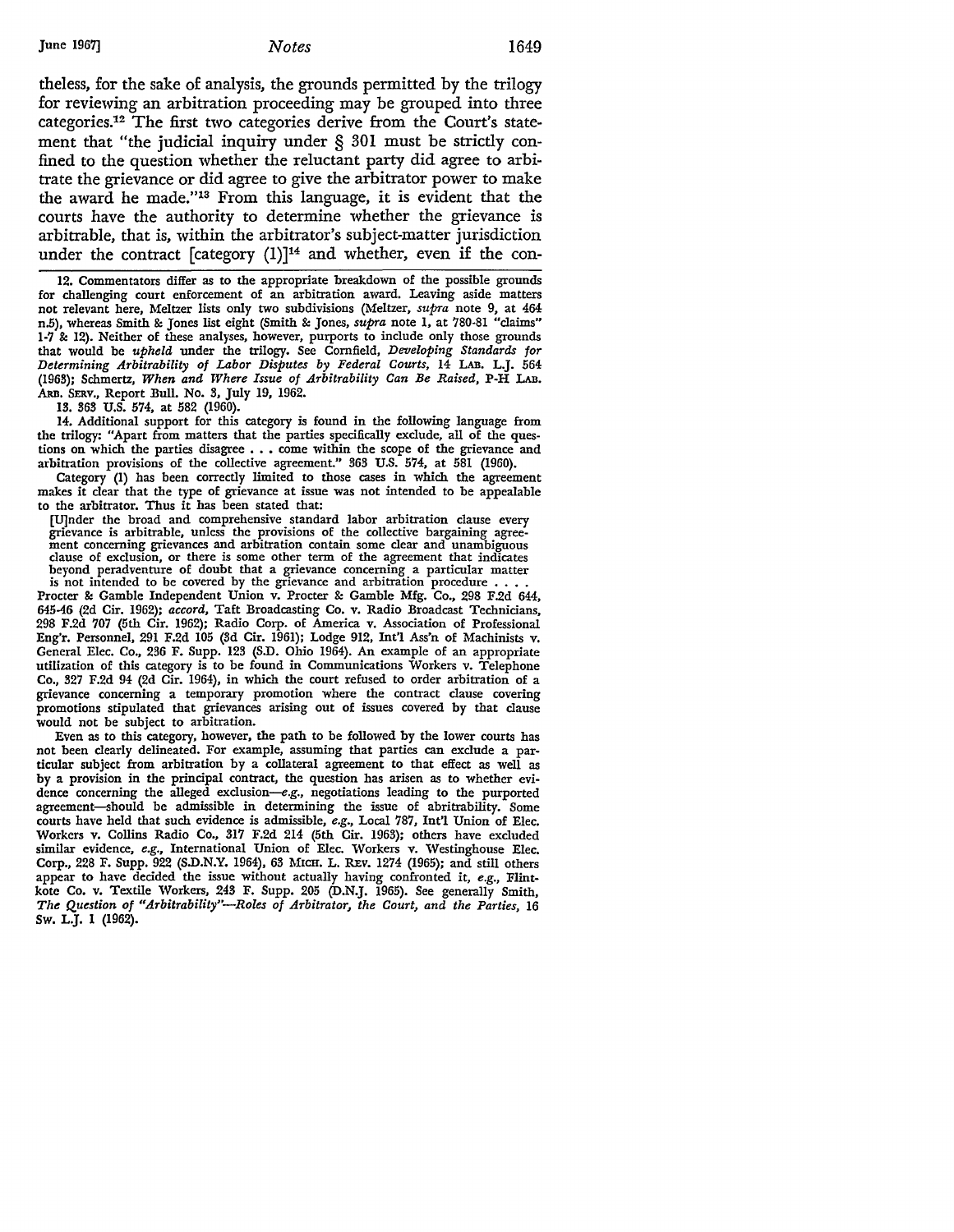troversy is arbitrable, the arbitrator exceeded specific contractual limits on his authority in making his decision [category  $(2)$ ].<sup>15</sup> The third category [category (3)] is derived from a passage which has been relied upon by nearly every lower court that has declined to enforce an award, perhaps because it is the only language in the trilogy with a ring to it that runs counter to the general emphasis upon the arbitrator's autonomy:

Nevertheless, an arbitrator is confined to interpretation and application of the collective bargaining agreement; he does not sit to dispense his own brand of industrial justice. He may of course look for guidance from many sources, yet his award is legitimate only so long as it *draws its essence* from the collective bargaining agreement. When the

15. One student commentator has suggested that "arbitrability" in the category (I) sense of jurisdiction-not the problem of authority to render a given award-was the only question at issue in the trilogy. Note, *Admissibility of Parol Evidence in Judidal Determinations of Arbitrability,* 63 MICH. L. REv. 1274, 1274 n.5 (1965). This suggestion, however, is clearly incorrect, as one of the trilogy cases, United Steelworkers v. Enterprise Wheel &: Car Corp., 363 U.S. 593 (1960), itself involved the challenge of an award solely on the ground that as to a portion of the remedy the arbitrator had exceeded his contractual authority.

The rationale of the decisions under category (I) (see note 14 *supra)* would indicate that a refusal to enforce an award under this category should be based only upon a clear and unambiguous expression in the contract of an intention to prohibit the arbitrator from exercising the specific power in question. An example of an appropriate application of this category is provided by Truck Drivers v. Ulry-Talbert Co., 330 F.2d 562 (8th Cir. 1964). The contract in that case stated that, as to grievances arising out of the provision concerning discharges, "the arbitration board shall not substitute its judgment for that of the management and shall only reverse the action  $\ldots$  of the management if it finds that the Company's complaint against the employee is not supported by the facts • . . ." The arbitrator found that the discharged employee had, in fact, falsified his time card in violation of the rules, but, feeling that discharge was too severe a penalty, he nevertheless ordered reinstatement. The court vacated the award on the ground that the arbitrator had exceeded the express limitation on his powers as set forth in the contract. Consistent with that decision is Local 2130, Int'l Bhd. of Elec. Workers v. Bally Case & Cooler, Inc., 232 F. Supp. 394 (E.D. Pa. 1964). Under a contract allowing discharge for "just cause" (and making no explicit mention of a discretionary authority in the arbitrator to substitute suspension in instances where discharge was deemed unwarranted) the arbitrator awarded reinstatement to three employees with varying degrees of back pay based on his view of the degree of seriousness of their respective offenses. The court upheld the award on the ground that the contract "did not specifically deny" to the arbitrator either the power to consider whether there was just cause for suspension rather than discharge or the authority to determine the amount of back pay to be awarded in a particular instance. A contrary result was reached in Textile Workers v. American Thread Co., 291 F.2d 894 (4th Cir. 1961), where an award of reinstatement without back pay was vacated on the ground that the alleged rule violation did not constitute "just cause" for discharge, as opposed to suspension. Although there was no express limitation on the arbitrator's powers of the type found in *Ulry-Talbert, supra,* the court read such a limitation into the management's "inherent right" to discipline and the meaning of "just cause." See Note, *The Scope of Judidal Review in Arbitration Proceedings,* 13 W. R.Es. L. REv. 596, 598-99 (1962), where the *Amercan Thread* decision is declared to be "in conflict with fthe) recent trilogy of Supreme Court cases which are the landmarks for the treatment of labor arbitration by the federal courts." A similar view of *American Thread* is expressed by Christensen, Book Review, 19 STAN. L. REv. 671, 686 (1967).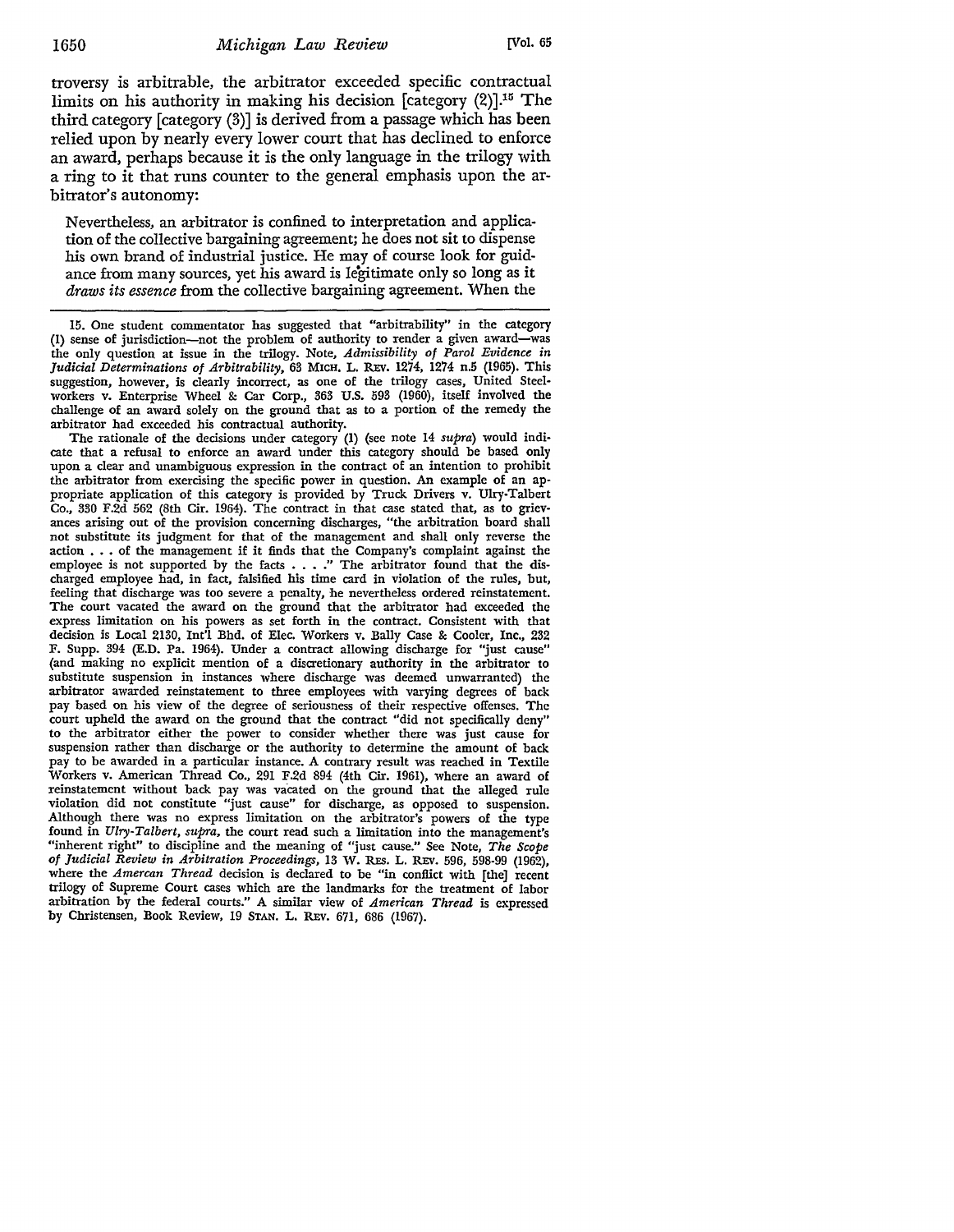arbitrator's words *manifest an infidelity* to this obligation, courts have no choice but to refuse enforcement of the award.16

Under this last category of judicial authority, a court may review and set aside an award when the arbitrator, by basing his award on some source wholly extraneous to the agreement between the parties, has violated his obligation to interpret and apply the contract.<sup>17</sup> These three specific exceptions to the general rule of judicial noninterference, then, must constitute the bases for a court's proper refusal to enforce an arbitrator's award, including, of course, a refusal to enforce an award based on the past practices of the parties.

Category (1) is only concerned with the arbitrator's subjectmatter jurisdiction to entertain the dispute,<sup>18</sup> not the factors he may or may not rely upon in reaching his decision; therefore, it may not properly be used by courts as a basis for deciding that an arbitrator's award should be set aside because it was based on past practices.19

16. United Steelworkers v. Enterprise Wheel &: Car Corp., 363 U.S. 593, 597 (1960). (Emphasis added.)

17. It is a thesis of the present Note that the Supreme Court intended this category of jurisdiction to be far narrower than the scope attributed to it by the lower courts. One case comes close enough to the meaning of this category to warrant mention here. In Local 791, Int'l Union of Elec. Workers v. Magnavox Co., 286 F.2d 465 (6th Cir. 1961), the union claimed that a company-initiated assembly line speed-up constituted a violation of the collective bargaining contract. After dismissing the grievance on the ground that the union had failed to carry its burden of showing that the speed-up constituted an "unfair" change under the contract, the arbitrator went on to order the parties to negotiate concerning the implementation of appropriate engineering studies regarding assembly line speed. Where the grievance itself has been dismissed, it is a close question whether such an order is an instance of an arbitrator "dispensing his own brand of industrial justice" or a legitimate incident of his function in settling the contract dispute. It is therefore of interest to note that in vacating this award the court relied on language in the contract which expressly limited the arbitrator's powers, *i.e.,* the court treated it as a category (2), rather than category (3), case.

18. See discussion in Christensen, *supra* note 15, at 678-93.

19. Clearly, category (1) is inappropriate in past practices cases, and no court has chosen to reply on such a basis for its jurisdiction. The courts have also held that arbitrability is not to be denied on the ground that there is no provision in the contract on which an award for the grievant could be based. See Livingston v. John Wiley &: Sons, 313 F.2d 52 (2d Cir. 1963), *aff'd,* 376 U.S. 543 (1964); International Union of Elec. Workers v. General Elec. Co., 332 F.2d 485 (2d Cir. 1964); Minute Maid Co. v. Citrus Workers, 331 F.2d 280 (5th Cir. 1964) (per curiam); Lodge 12, Int'! Ass'n of Machinists v. Cameron Iron Works, Inc., 292 F.2d 112 (5th Cir. 1961); United Saw Workers v. H. K. Porter Co., 190 F. Supp. 407 (E.D. Pa. 1960). Arbitrability is not to be denied on the ground that limitations on the arbitrator's authority prohibit him from reaching a result in favor of the grievant, *e.g.,* Carey v. General Elec. Co., 315 F.2d 499 (2d Cir. 1963), *cert. denied,* 377 U.S. 908 (1964); Livingston v. John 'Wiley &: Sons, *supra;* International Ass'n of Machinists v. Hayes Corp., 296 F.2d 238 (5th Cir. 1961). *Compare* Camden Indus. Co. v. Carpenters Union, 353 F.2d 178 (1st Cir. 1965), *with* Trailways of New England, Inc. v. Amalgamated Ass'n of St., Elec. Ry. &: Motor Coach Employees, 353 F.2d 180 (1st Cir. 1965). *Cf.*  Greater Kansas City Laborers v. Builders Ass'n, 217 F. Supp. 1 (W.D. Mo. 1963). See also cases cited in Smith&: Jones, *The Impact of the Emerging Federal Law of Grievance Arbitration on Judges, Arbitrators, and Parties,* 52 VA. L. REv. 831, 859 n.79 (1966).

In International Union of Elec. Workers v. General Elec. Co., *supra,* the Court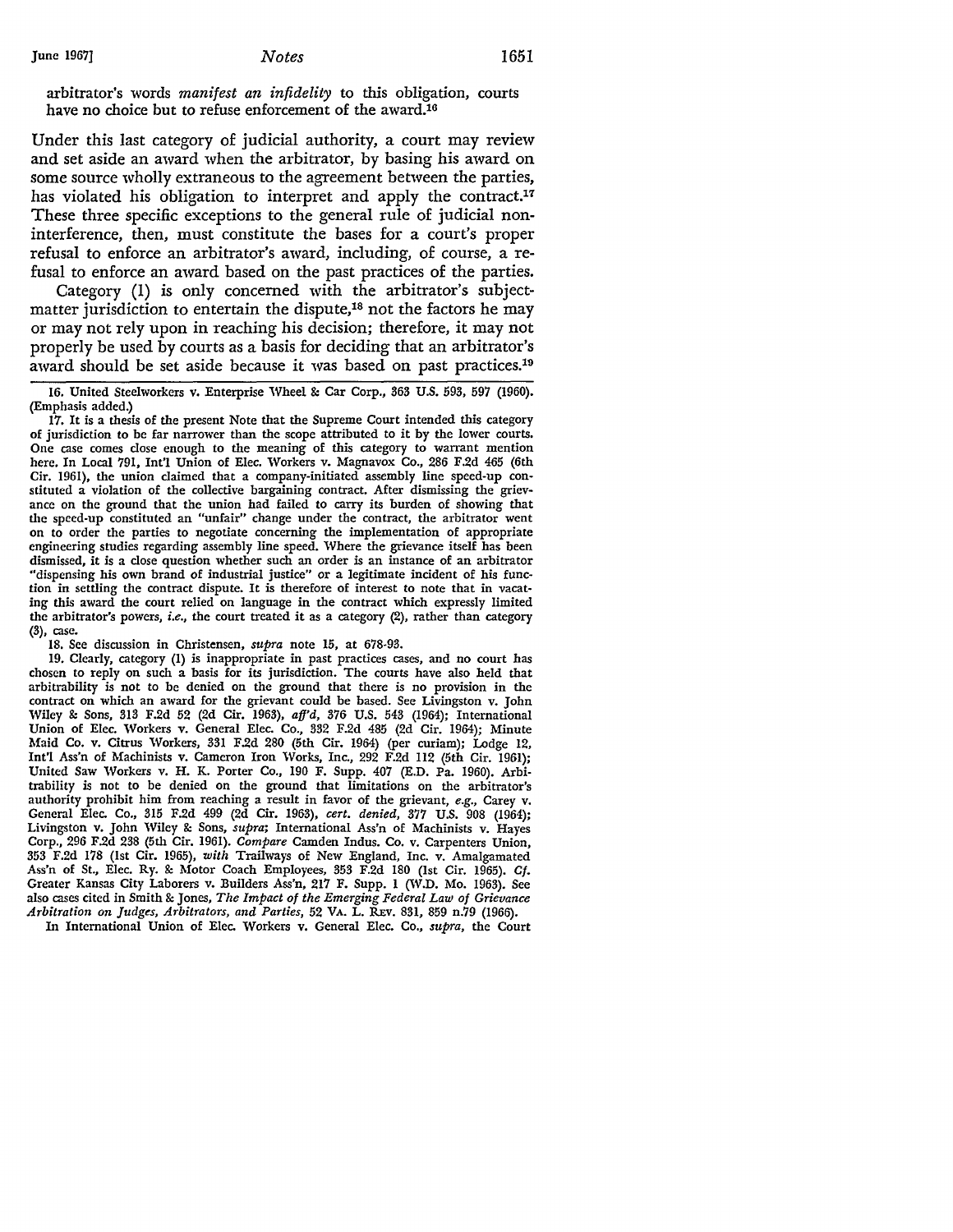Category (2) gives courts the power to deny enforcement of an award as improperly based upon past practices if, but only if, the contract contains a provision which prohibits the arbitrator from looking beyond the express terms of the contract.<sup>20</sup> However, in a recent decision of the Court of Appeals for the Second Circuit the court apparently relied upon category (2) grounds in refusing to enforce an arbitrator's award based on past practices even though there was no finding of a contractual requirement that the arbitrator adhere to the written provisions of the contract. In *Torrington Co. v. Metal Prods. Workers,21* the company, during the term of the old contract, announced, over the objection of the union, its intention to discontinue a long-standing practice of giving its employees paid time-off to vote on election days. The company reiterated its position during the negotiations for a new contract, but failed to deal with this issue when it submitted a formal proposal to extend the old contract with specified amendments. The new contract which emerged from the negotiations contained no paid voting time provision. When the company later refused to grant paid voting time, the union filed a grievance which ultimately went to arbitration. The arbitrator ruled in favor of the union, holding as follows: (a) this long-standing benefit, though unilaterally extended, had become an implied contractual obligation which the company could discontinue only by negotiation with the union; (b) the company was the first to withdraw the issue from the negotiations for the new contract, since its offer to continue the old contract with specified amendments did not include termination of the benefit; and (c) the final bargain did not include an agreement, tacit or express, to discontinue the implied benefit, and thus it remained part of the collective bargaining agreement between the parties.<sup>22</sup>

In opposing enforcement of this award in court, the company argued that a statement in the contract providing that the arbitrator "shall have no power to add to  $\ldots$  the provisions of this agreement"<sup>23</sup> was an express limitation on the arbitrator's powers which

20. See note 15 *supra.* 

21. 362 F.2d 677 (2d Cir. 1966).

22. *In re* the Torrington Co., 45 Lab. Arb. 353, 355-56 (1965).

23. The arbitration provision is set forth in 362 F.2d at 678 n.2, and provides in part that: "The arbitrator shall be bound by . . . the terms of this agreement and

of Appeals for the Second Circuit, which also decided the *Torrington* case, affirmed an order compelling arbitration despite the company's argument that because the union had tried and failed during the contract negotiations to include a provision that would have covered the dispute at issue, the grievance was not one concering the "interpretation or application of a provision of the contract" within the meaning of the arbitration clause. It is of interest that Chief Judge Lombard, the author of the opinion in *Torrington,* dissented on that occasion. See discussion in Smith &: Jones, *The Impact of the Emerging Federal Law of Grievance Arbitration on Judges, Arbitration, and Parties,* 52 VA. L. REv. 831, 850-54, 858-60 (1966); Smith &: Jones, *The Supreme Court and Labor Dispute Arbitration: The Emerging Federal Law,* 63 MICH. L. REv. 751, 784 (1965).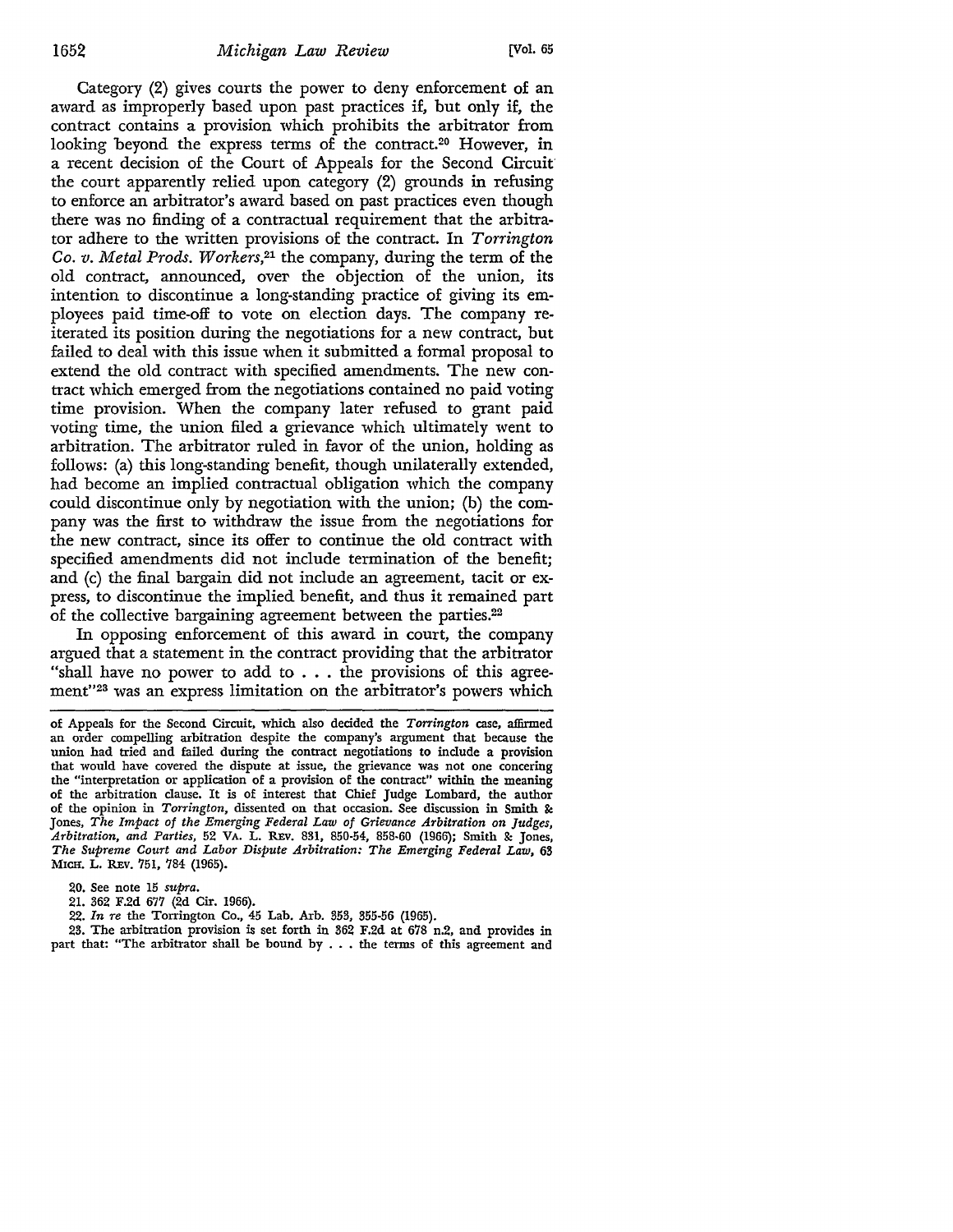June 1967] *Notes* 1653

he violated in making his award.<sup>24</sup> Whether this contention raises a proper category (2) issue depends initially upon whether this "boiler plate" contractual language25 should be viewed as prohibiting the arbitrator from adding *to* the *written* provisions of the contract obligations implied from the past practices of the parties, or whether it simply forbids him from adding obligations not already expressed in the contract or implied from the practices of the parties.<sup>26</sup> Arbitrators have frequently ruled that this sort of contract language does not prohibit the implication of obligations from past practices,<sup>27</sup> and the *Torrington* court did not hold otherwise.28 Instead, the court seems *to* have held that the past practices of the parties did not in fact support the arbitrator's finding that the obligation *to* grant paid voting time should be implied; thus, it ruled that the arbitra-

he shall have no power to add to, delete from, or modify, in any way any of the provisions of this agreement . . . .

24. Brief for Appellee, pp. 6, 8, & 11.

25. See cases discussed in note 27 *infra.* 

26. See Shulman, *Reason, Contract, and Law in Labor Relations*, 68 HARV. L. REV. 999, 1011 (1955). The *Torrington* decision has been criticized on the ground that the bargaining history surrounding the wording of the arbitration clause in the new contract, as opposed to that in the former contract, indicates that the parties did not intend to limit the source of contractual obligations to the *written* provisions of the agreement. Christensen, *supra* note 15, at 690-93.

In Lodge 12, Int'l Ass'n of Machinists v. Cameron Iron Works, Inc., 292 F.2d 112 (5th Cir. 1961), the company argued that the grievance was not arbitrable because it was not covered by any provision of the written contract, and the limitation denying the arbitrator authority to "supplement the terms of [the] agreement" precluded him from finding for the grievant. On the question of the arbitrator's authority to expand the express terms of the agreement in light of such a limitation, the court said:

So far as the term "supplement" is concerned it can not be read literally to rule out the right of arbitrators-just as would a court-to find substantive rights, obligations and duties which are implied though not expressed. The alternative to this would make the agreement to arbitrate superfluous, for the sole inquiry would then be: is it expressed in the contract?

292 F.2d at 118. See also Wilson H. Lee Co. v. New Haven Printing Pressmen, 248 F. Supp. 289 (D. Conn. 1965).

27. In International Harvester Co., 20 Lab. Arb. 276 (1953), the contract included the standard limitation prohibiting the arbitrator from "adding to" the agreement, and did not contain any provision for the retention of unmentioned past benefits. In concluding that the company could not unilaterally discontinue the long standing practice of granting paid wash-up time, Arbitrator Wirtz noted "There is . . . a fast growing body of private arbitration precedent which denies any broad managerial right, in the absence of express reservation, to change important practices during the contract term." *Id.* at 279-80. (The arbitrator also relied on his conclusion that unilateral termination of the benefit would be an unfair labor practice under the decisions of the NLRB.) Likewise, in Pennsylvania Forge Co., 34 Lab. Arb. 732 (1960) (Christmas bonus), there was neither an add-to provision nor mention of a retentionof-benefits provision in the arbitrator's opinion. See Anaconda Aluminum Co., 45 Lab. Arb. 277 (1965); Stepan Chem. Co., 45 Lab. Arb. 34 (1965); Lutheran Medical Center, 44 Lab. Arb. 107 (1964); Tonawanda Publishing Co., 43 Lab. Arb. 892 (1964); Keystone Lighting Corp., 43 Lab. Arb. 145 (1964).

28. The opinion states that the trilogy language on which category (3) is based (quoted in text accompanying note 16 *supra)* makes an arbitrator's authority to expand the express terms of the contract on the basis of the parties' prior practices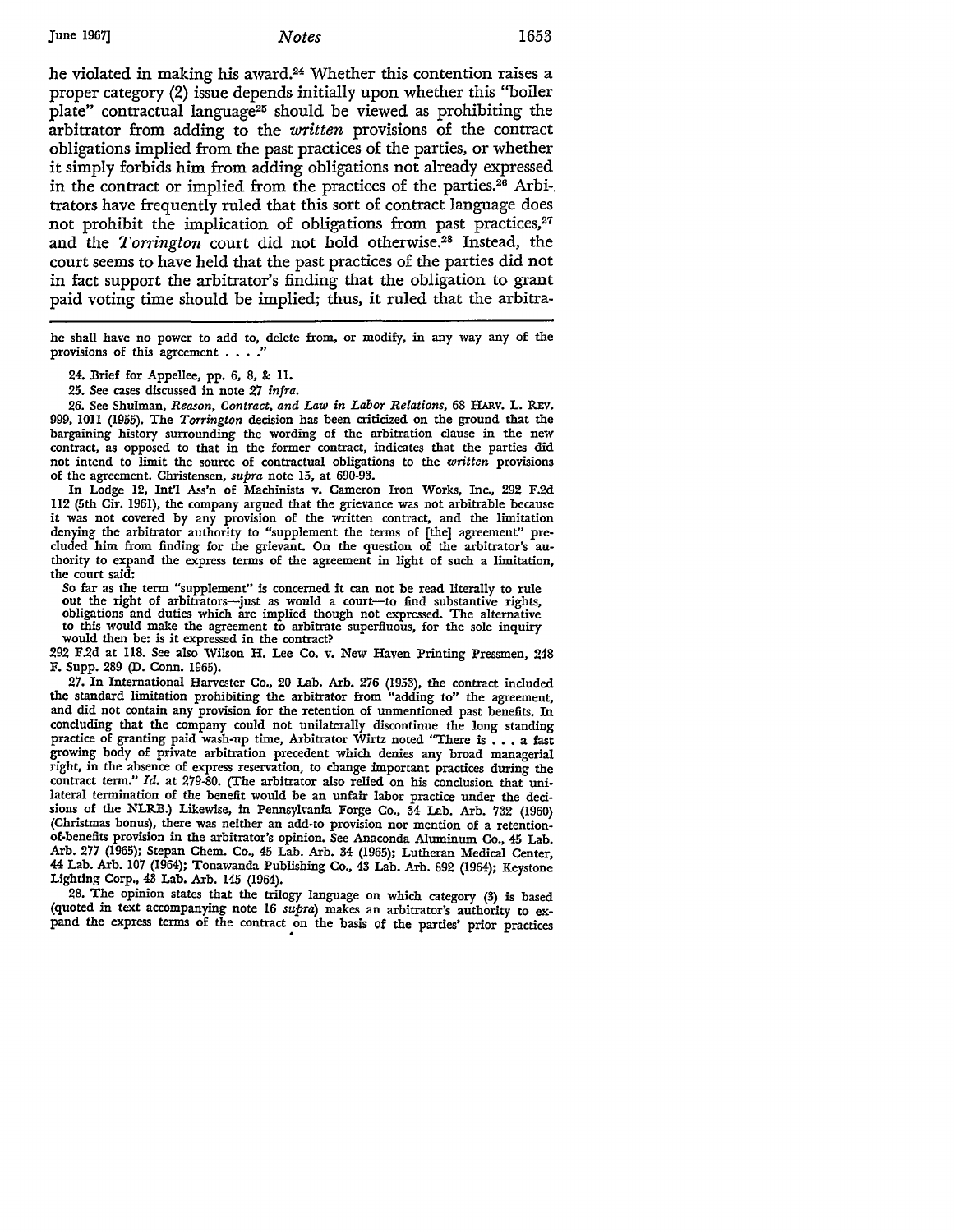tor "added to" the terms of the agreement. This ruling, of course, could only be made after a review of the arbitrator's finding of fact, contrary to the policy set forth in the trilogy. The court found the facts and the law as follows: $29$  (1) the company's original announcement did terminate effectually the paid voting time benefit,<sup>30</sup> since the narrow arbitration clause of the contract then in force<sup>31</sup> indicated that the power to discontinue unilaterally such a practice had not been excepted from the usual prerogatives of management;32 (2) the court refused to accept the arbitrator's finding that the company withdrew this demand from the bargaining table,<sup>33</sup> apparently accepting instead the lower court's finding that "throughout the negotiations, the plaintiff employer persistently reiterated its position not to grant this benefit;" $34$  and (3) the court rejected the arbitrator's position that the company had an affirmative burden to secure an agreement to discontinue the benefit,<sup>35</sup> and instead suggested that once the question of the termination of a long standing benefit has been raised in negotiations, the benefit should be

subject to judicial review, but the precise nature and scope of this review is **left** unclear, 362 F.2d at 680. However, nowhere in the opinion does the court state that there was no such authority under the contract at issue.

29. The following order is not necessarily that in which these points appear in the opinion. Rather, the presentation here is an attempt to reconstruct the grounds of the decision desultorily set forth in the court's opinion.

30. 362 F.2d at 681. This conclusion is, of course, a direct reversal of that reached by the arbitrator on this point. See text accompanying note 22 *supra.* 

31. The relevant section of the arbitration clause then in force is set forth in 362 F.2d at 681 n.7. It includes the following statement: "The Company's decisions •.. will not be overruled by any arbitrator unless the arbitrator can find that the Company misinterpreted or violated the express terms of the agreement."

32. *But cf.* Harmon v. Martin Bros. Container & Timber Prods., 227 F. Supp. 9 (D. Ore. 1964), in which the court, interpreting a collective bargaining agreement that contained *no* arbitration provision, found that the company could not unilaterally abrogate the practice of paid traveling time to and from work-a practice not mentioned in the contract.

33. 362 F.2d at 681.

34. Torrington Co. v. Metal Prods. Workers, 60 L.R.R.M. 2262, 2264 (D. Conn. 1965).

35. The court actually assumed that the arbitrator had placed the burden "of securing an express contract provision in the [new] contract on the company." 362 F.2d at 682. Apparently, this interpretation of the basis for the award is drawn from the arbitrator's statements that the company was obligated to continue the implied contractual benefit "until such time as it negotiated a change in the matter" (45 Lab. Arb. at 355) and that "the final bargain between the parties did not include an agreement to discontinue the practice." *Id.* at 356. The court's interpretation of this language, however, is unmistakenly erroneous, for it is clear that, in the arbitrator's opinion, an agreement during the negotiations to discontinue the benefit would have been sufficient. He regarded the issue as being "whether that obligation [to grant paid voting time] was bargained off the table in the negotiations which resulted in the current labor agreement" *(id.* at 355), and subsequently reached a negative conclusion on this question. The court goes on to imply that, contrary to the arbitrator's view, the burden is on the *union* to secure an express provision retaining the paid voting benefit because "labor contracts generally state affirmatively what conditions the parties agree to, more specifically, what restraints the parties will place on management's freedom of action." 362 F.2d at 681. *But see* Comment, *Arbitration and Award-Interpretation of Arbitration Claiist:s in (;Qllt:ctive Bargaining Agreements,* 36 N.Y.UL.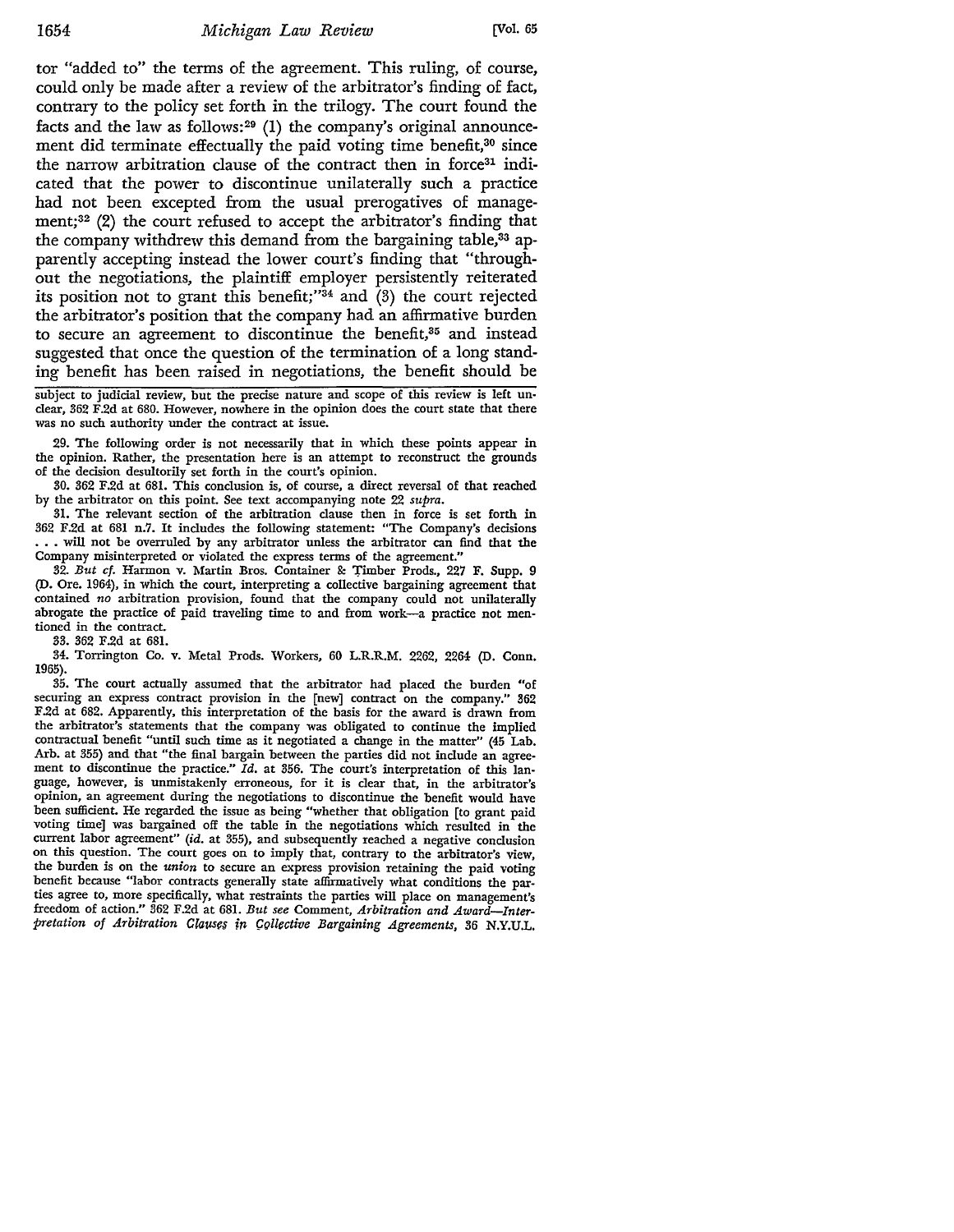#### June 1967] *Notes* 1655

deemed conclusively terminated if the new contract does not expressly provide for its continuation.36 Thus, the court appears to have denied enforcement of the arbitration award on the ground that it was based on an obligation which the arbitrator implied by applying an erroneous rule of law<sup>37</sup> to erroneous conclusions of fact.38

There is no doubt, therefore, that the *Torrington* court engaged in a review of the merits of the arbitrator's award. It is not easy to follow the court's rationale in this apparent circumvention of the trilogy's hands-off policy. In addition to purporting to enforce a specific contractual limitation on the arbitrator's authority-an apparent category (2) approach—it also blends into its reasoning the language of category (3), quoting the "manifest infidelity" passage of the trilogy,39 and further noting that the arbitrator's award "should not be accepted where the reviewing Court can clearly perceive that he has derived that authority from sources outside the collective bargaining agreement at issue."40 Thus, the court's conclusion seems to be that when an arbitrator has *erroneously* found that a particular obligation is part of an agreement, he has both "added to," and failed to base his award upon, the agreement.<sup>41</sup>

REv. 233 (1961), where it is asserted that the trilogy rejected the theretofore prevailing view that management retains all rights not expressly contracted away.

36. The court states:

While it may be appropriate to resolve a question never raised during negotiations on the basis of prior practice . • • it is quite another thing to assume that the contract confers a specific benefit when that benefit was discussed during negotiations but omitted from the contract.

362 F.2d at 681. This position has also been advanced by Mittenthal, *Past Practice and the Administration of Collective Bargaining Agreements,* 59 MICH. L. REv. 1017, 1040-41 (1961), to which one student commentator has replied:

Some authorities say that if unilateral objection to a past practice is made at contract negotiations, the practice should no longer be a binding condition of employment. . . This argument, however, has not been generally accepted by arbitrators. It has many faults. It would allow one party to destroy almost all past practices without negotiation or agreement of any kind. . . . The essential feature of bargaining for a new contract is that gains to one side are substantially balanced by new provisions favoring the other. The same should be true for bargaining over past practices.

Comment, *The Doctrine of Past Practice in Labor Arbitration,* 38 U. CoLO. L. REv. 229, 246 (1966).

37. *I.e.,* the rules concerning abrogation of a benefit that has become an implied contractual right as a result of long-standing practice.

38. *I.e.,* the powers of management under the former contract and the question of what was bargained off the table by whom during negotiations over the new contract. 39. See text accompanying note 16 *supra.* 

40. 362 F.2d at 680.

41. The following statement of the Supreme Court in *Enterprise* is especially pertinent to the court of appeals' disposition of *Torrington:* 

Respondent's major argument seems to be that applying correct principles of law to the interpretation of the collective bargaining agreement it can be determined that the agreement did not so provide, and that therefore the arbitrator's decision was not based upon the contract. The acceptance of this view would require courts, even under the standard arbitration clause, to review the merits of every construction of the contract.

**363 U.S.** at 598-99.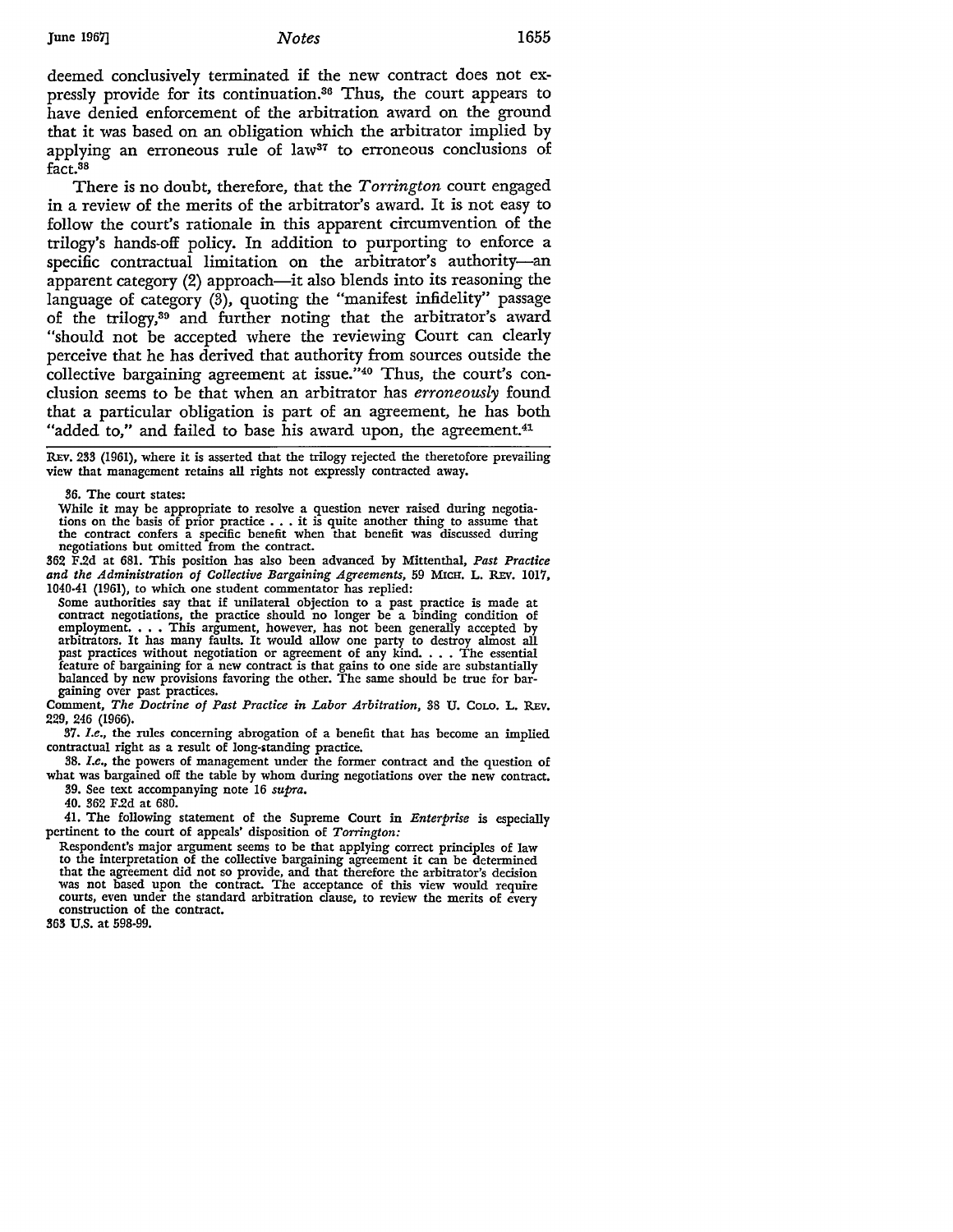This conclusion is no more justified by the language of category (3) than it is by that of category  $(2)$ .<sup>42</sup> The trilogy clearly indicates that the agreement upon which an arbitrator's award must be based may include much more than the integrated contract;<sup>43</sup> the language of category (3) that the award draw its essence from the agreement is properly utilized as a basis for review only when the award clearly purports to be founded on something other than the arbitrator's *(not the court's)* interpretation of the parties' agreement.44

However, the position of the court in *Torrington* does find support in the 1964 case of *H.K. Porter Co. v. United Saw Workers4ti*  in which the Court of Appeals for the Third Circuit also apparently assumed that an award is not "drawn from" the agreement within the meaning of category (3) if it is based upon an implied or modified term which the arbitrator has *erroneously* deduced from the parties' practices. In *Porter* two classes of employees whose jobs were being terminated by the closing of a plant and who did not come within the express terms of the pension eligibility clause of the collective bargaining contract demanded pension benefits. The contract limited benefits to parties who had both completed twenty-five years of continuous service and had reached a designated age. However, the arbitrator found that the management pension board which administered the pension plan had on occasion deviated from the express terms of the eligibility clauses.46 He therefore concluded that the board had been guided by the "spirit" of the eligibility clause rather than its exact wording, and that he, too, was free to give it such a broad interpretation. He awarded full pensions to the class of employees who had completed twenty-five years or more of total service, whether or not they met the age requirement, and prorata pension benefits to those who had reached the required age but had less than twenty-five years of service. The court upheld the award to the first mentioned class, but refused to enforce the prorata award to the latter class. It reasoned that, while the arbitrator had authority to deviate from the express terms of the eligibility provision when justified by the parties' practices, the practices as shown could not reasonably justify the conclusion reached by the

<sup>42.</sup> See discussion of category (2) in note 15 *supra.* 

<sup>43.</sup> See, *e.g.,* 363 U.S. at 581-82 (1960).

<sup>44.</sup> See the Supreme Court's remarks concerning the arbitrator's opinion in *Enterprise* which arguably purported to base the award on the requirements of the positive law rather than on the agreement. 363 U.S. at 597-98 (1960).

<sup>45. 333</sup> F.2d 596 (3d Cir. 1964).

<sup>46.</sup> The arbitrator found cases in which the pension board had awarded: (1) pensions in cases where there was less than the expressly required twenty-five years of continuous employment but over thirty years of total service; (2) pensions where the recipient was under the expressly required age but had thirty years or more of employment; (3) an increment to pension-eligible employees whose jobs had been terminated by the closing of a division until the recipients reached the age of eligibility for social security benefits.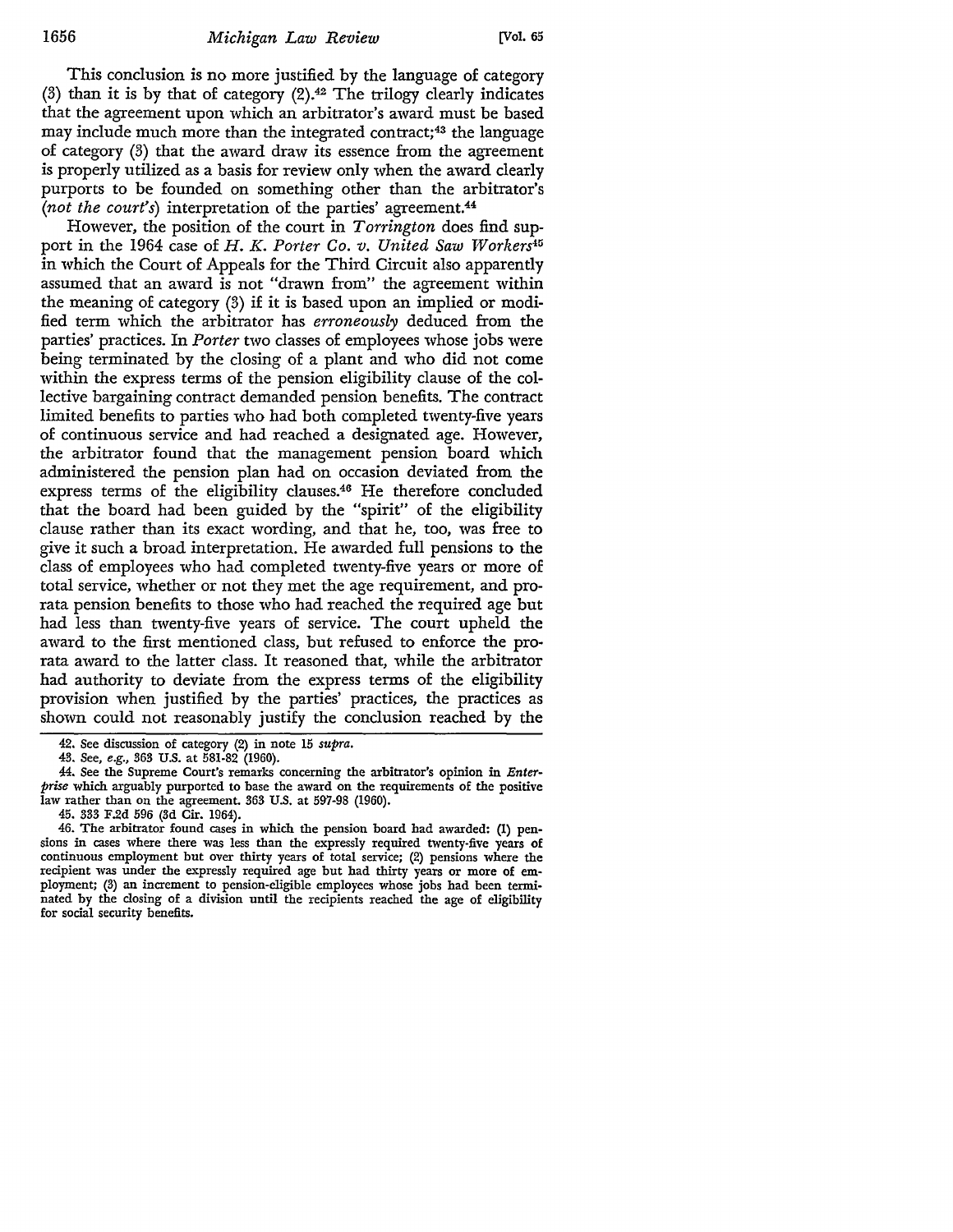#### **June** 1967] *Notes* 1657

arbitrator as to the second class of employees.47 The basis for the court's power to vacate this part of the award was stated to be the requirement that an award derive its essence from the agreement between the parties.48 Thus, under the aegis of category (3), the court struck down part of the arbitrator's award because it did not correspond to the court's view of a proper interpretation of the parties' practices.49

The common misapprehension of the *Porter* and *Torrington*  courts was their apparent assumption that the language on which category  $(3)$  is based<sup>50</sup> authorized them to review at least the reasonableness of the conclusion that the arbitrator had drawn from the parties' practices.<sup>51</sup> This assumption, and the overstepping of the Supreme Court's limits on the scope of judicial review which it entails, may have stemmed from the belief that the Supreme Court could not have intended the scope of review under category (3) to be as limited as the language in the trilogy seems to indicate, as well as from the fear that such a limited role for the courts provides insufficient control over the arbitrator. Such a fear is not irrational. The language of category (3), properly read, permits vacation of an award for failure to draw its essence from the agreement *only* when the arbitrator's *language* clearly shows that the award was based on something other than the arbitrator's interpretation of the parties' agreement.52 Since, as the Supreme Court noted in the trilogy, arbitrators are under no legal obligation to submit opinions,53 an arbitrator could always avoid a judicial finding of "manifest infidelity" simply by not submitting an opinion. This fear seems to be

*Compare* H. K. Porter Co. v. United Saw Workers, 333 F.2d 596 (3d Cir. 1964), *with*  Local 7-644, Oil Workers v. Mobil Oil Co., 350 F.2d 708 (7th Cir. 1965), *cert. denied,*  382 U.S. 986 (1966).

50. Although the *Torrington* case has been treated herein as a category (2) case, the language of the opinion in that case does not recognize the distinction between categories (2) and (3), and, in fact, cites the trilogy language upon which category (3) is based as authority for its power to refuse enforcement of the award at issue. 362 F.2d at 680 n.5.

51. For example, in *Porter* the court stated: "(A]bsent any provision either explicitly or implicitly authorizing the arbitrator's ruling in Part 2 of his award, *or any prior practice which reasonably could so interpret it,* [sic] he lacked a basis for his conclusion." 333 F.2d at 602. (Emphasis added.)

52. See text accompanying note 45 *supra.* 

53. 363 U.S. 593, 598 (1960).

<sup>47. 333</sup> F.2d at 602.

<sup>48.</sup> *Ibid.* 

<sup>49.</sup> *But see* Christensen, *supra* note 15, at 693, where it is suggested that *Porter,*  unlike either *Torrington* or *American Thread* (discussed in note 14 *supra),* represents adherence to the proper limitations upon judicial interference with the merits of an award established by category (3). The author postulates that since there was no support for the award of pro-rata pensions to workers with less than twenty-five years of service in either the express terms of the contract or the management pension board's practices, that that aspect of the award must have been based on the arbitrator's "own brand of industrial justice" rather than on the terms of the contract.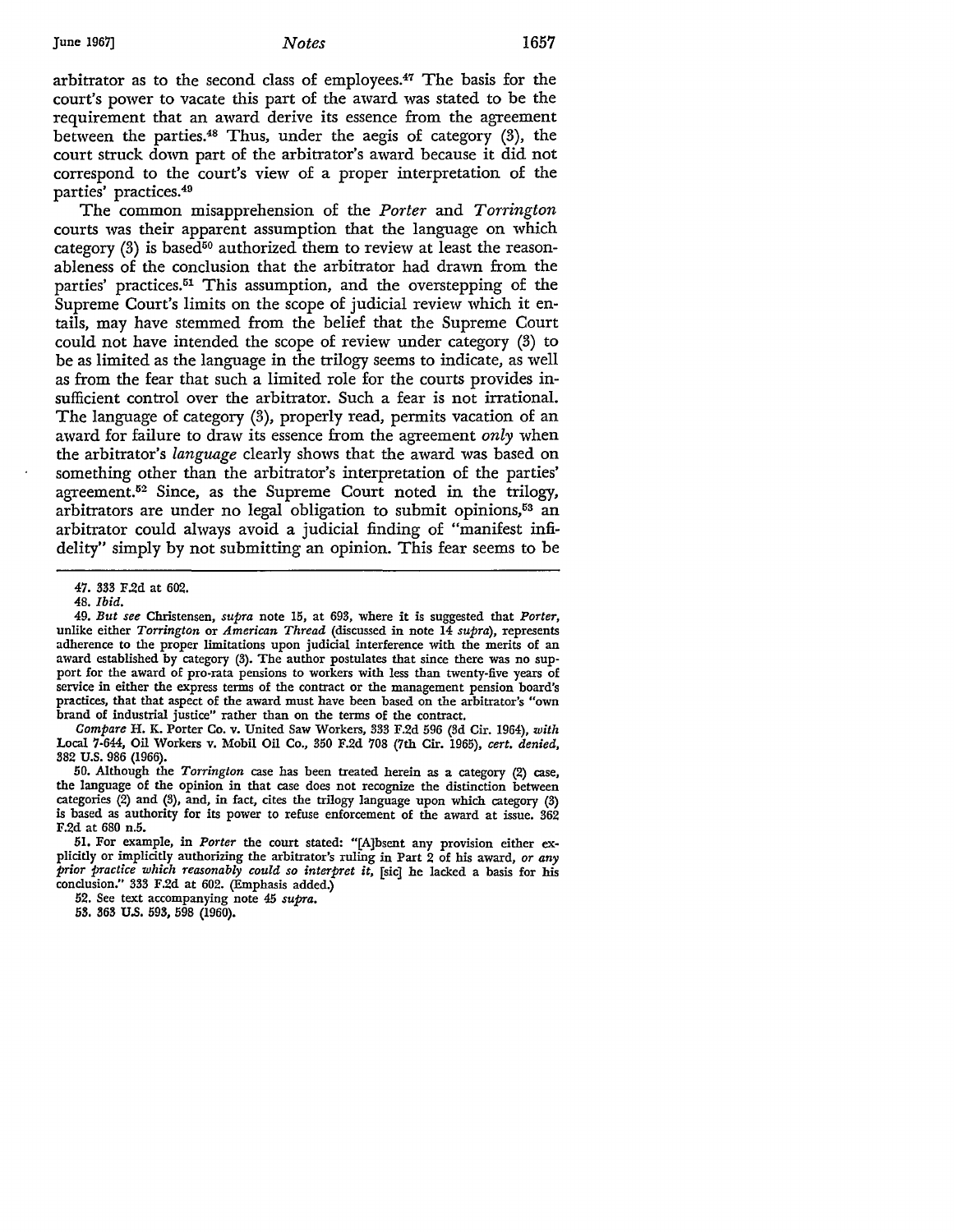especially prevalent in past practice cases, perhaps because of the greater potential for abuse in these cases which results from the fact that the arbitrator does not even purport to rely on the written agreement.

The legitimacy of the judicial concern, however, does not minimize the subversive effect of the *Porter-Torrington* rationale on the non-intervention policy of the trilogy. There is, of course, room for the argument that the trilogy has drawn the line against intervention too tightly. Indeed, the trilogy offers little safeguard against capricious arbitration. In *Porter,* for example, even if the arbitrator had clearly subverted the parties' agreement by "liberally interpreting" the pension eligibility clause to authorize pro-rata pension benefits for every employee whose job was terminated, $54$  the trilogy rule of non-intervention, if applied, would have prevented the court from refusing to enforce the award. Moreover, current dissatisfaction with the arbitration system and questioning of the premises upon which the trilogy was based have resulted in increasing pressure on the courts to allow some degree of judicial review on the merits of arbitration awards.55 Nevertheless, the Supreme Court has clearly indicated its view that the dangers arising from strict limitations on judicial review of awards are outweighed by a number of considerations: the desirability of having the controversy settled in the manner, and by the personnel, chosen by the parties;<sup>56</sup> the arbitrator's expertise in interpreting collective bargaining agreements, and his familiarity with the conditions of the plant or industry involved;<sup>57</sup> and the fear, borne out by experience, that courts in the business of interpreting collective bargaining agreements are likely to make bad law.58 These advantages would be threatened by any standard of review which would give the courts a foothold for substituting their own view on the merits in a contract dispute for that of the arbitrator. Nor would limiting review to the question of whether the award could reasonably have been based on the agreement provide a sufficient safeguard against this type of judicial in-

54. In *Porter* the arbitrator had refused at the outset to award severance pay on the ground that to do so would constitute an unauthorized addition to the agreement, 333 F.2d at 599.

55. See HAYS, LABOR ARBITRATION, A DISSENTING VIEW 80 (1966); Rubenstein, Some *Thoughts on Labor Arbitration,* 49 MARQ. L. R.Ev. 695 (1966); Smith & Jones, *Management and Labor Appraisals and Criticisms of the Arbitration Process: A Report with Comments,* 62 MICH. L. R.Ev. 1115 (1964); Straus, *Labor Arbitration and Its Critics,*  20 ARB. J. 197 (1965).

56. 363 U.S. at 582 (1960).

57. *Ibid;* 363 U.S. at 596 (1960).

58. See Wellington, *Judicial Review of the Promise To Arbitrate,* 37 N.Y.U.L. R.Ev. 471, 475 (1962). See also Mayer, *Judicial "Bulls'' in the Delicate China Shop of Labor Arbitration,* 2 LAB. L.J. 502 (1951); Summers, *Judicial Review of Labor Arbitration or Alice Through the Looking Glass,* 2 BUFFALO L. R.Ev. 1 (1952). Compare Herzog, *Judi• cial Review of Arbitration Proceedings-A Present Need,* 5 DE PAUL L. R.Ev. 14 (1955).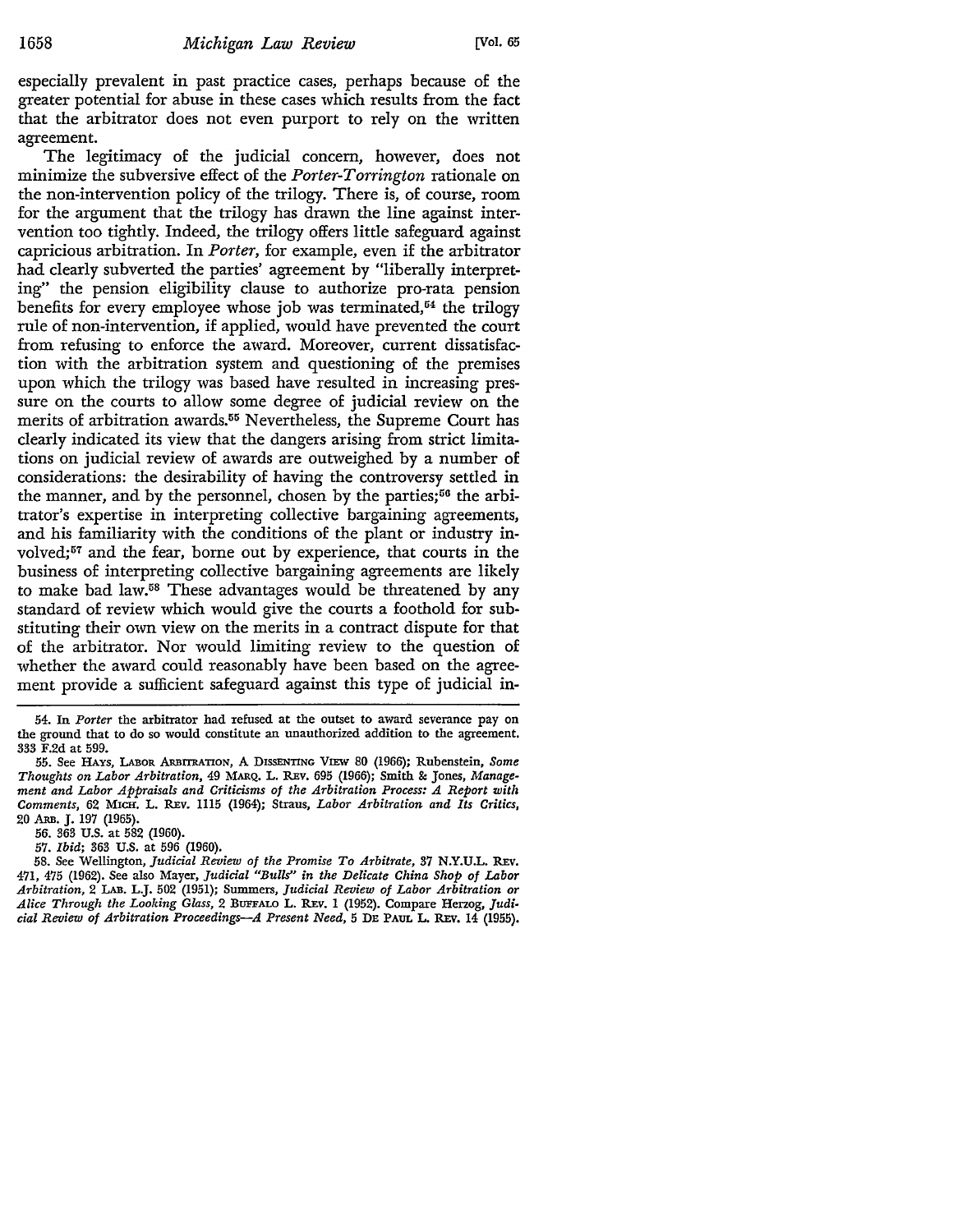trusion. *Porter* and *Torrington* themselves indicate that an award which could not "reasonably" have been based upon the agreement will inevitably be one which differs too greatly from that which the court would itself have rendered had it been in the arbitrator's shoes.

Assuming that the Supreme Court intends to adhere to the doctrine prohibiting review of labor arbitration awards on the merits,59 the kind of veiled transgression of this principle which occurred in *Torrington* and *Porter* might be discouraged if the Supreme Court adopted a rule which permitted the lower courts to condition enforcement of an award on an affirmative showing that it was based on the arbitrator's interpretation of the agreement between the parties-a rule which would in practice necessitate written opinions by arbitrators. Operating under such a rule, the courts could then adopt the approach of a recent district court decision<sup>60</sup> in which the court was presented with an award based in part on the practices between the parties. While not reviewing the merits of the controversy, the district judge was able to determine that the arbitrator had carried "out with fidelity his obligation to interpret and apply the contract"61 from the fact that his written opinion supported the award with a discussion of the relevant contractual provisions and prior practices and his interpretation thereof.62 By modifying its guidelines to permit the lower courts to adopt this approach, the Supreme Court could more clearly direct their focus to the *process*  by which the arbitrator reached his result rather than to the *merits*  of the result itself.

**It** is sufficient for present purposes that the demands are not so plainly unreason- able that the subject matter of the dispute must be regarded as nonarbitrable because it can be seen in advance that no award to the Union could receive judicial sanction.

376 U.S. at 555. Although the holding, affirming an order to arbitrate, is certainly consistent with the trilogy, this particular language is indeed reminiscent of the *Cutler-Hammer* approach expressly disapproved by the Court in the trilogy. See discussion in note 7 *supra.* See also Rubenstein, *Some Thoughts on Labor Arbitration,*  49 MARQ. L. REV. 695, 713 n.54 (1960).

60. Local 77, Am. Fed'n of Musicians v. Philadelphia Orchestra Ass'n, 252 F. Supp. 787 (E.D. Pa. 1966).

61. *Id.* at 791.

62. The language in *Philadelphia Orchestra* may be interpreted as standing for a somewhat different proposition as well, that in cases in which the arbitrator has relied on the parties' practices, the courts may inquire whether the decision to go beyond the express terms and look to the parties' practices was arbitrary or capricious. 252 F. Supp. at 792. *Compare* Local 77, Am. Fed'n of Musicians v. Philadelphia Orchestra Ass'n, 252 F. Supp. 787 (E.D. Pa. 1966), *with* Marble Prods. Co. v. Local 155, United Stone Workers, 335 F.2d 468 (5th Cir. 1964).

<sup>59.</sup> It is, perhaps, an open question whether the present Court would adhere in all respects to the holding of the trilogy. Smith & Jones, *The Supreme Court and Labor Dispute Arbitration: The Emerging Federal Law,* 63 MICH. L. REv. 751 (1965), apparently talces the position that recent decisions indicate that the Court has undergone no basic changes in its views. They do not discuss, however, the following dictum of Mr. Justice Harlan speaking for the majority in John Wiley & Sons, Inc. v. Livingston, 376 U.S. 543 (1964):